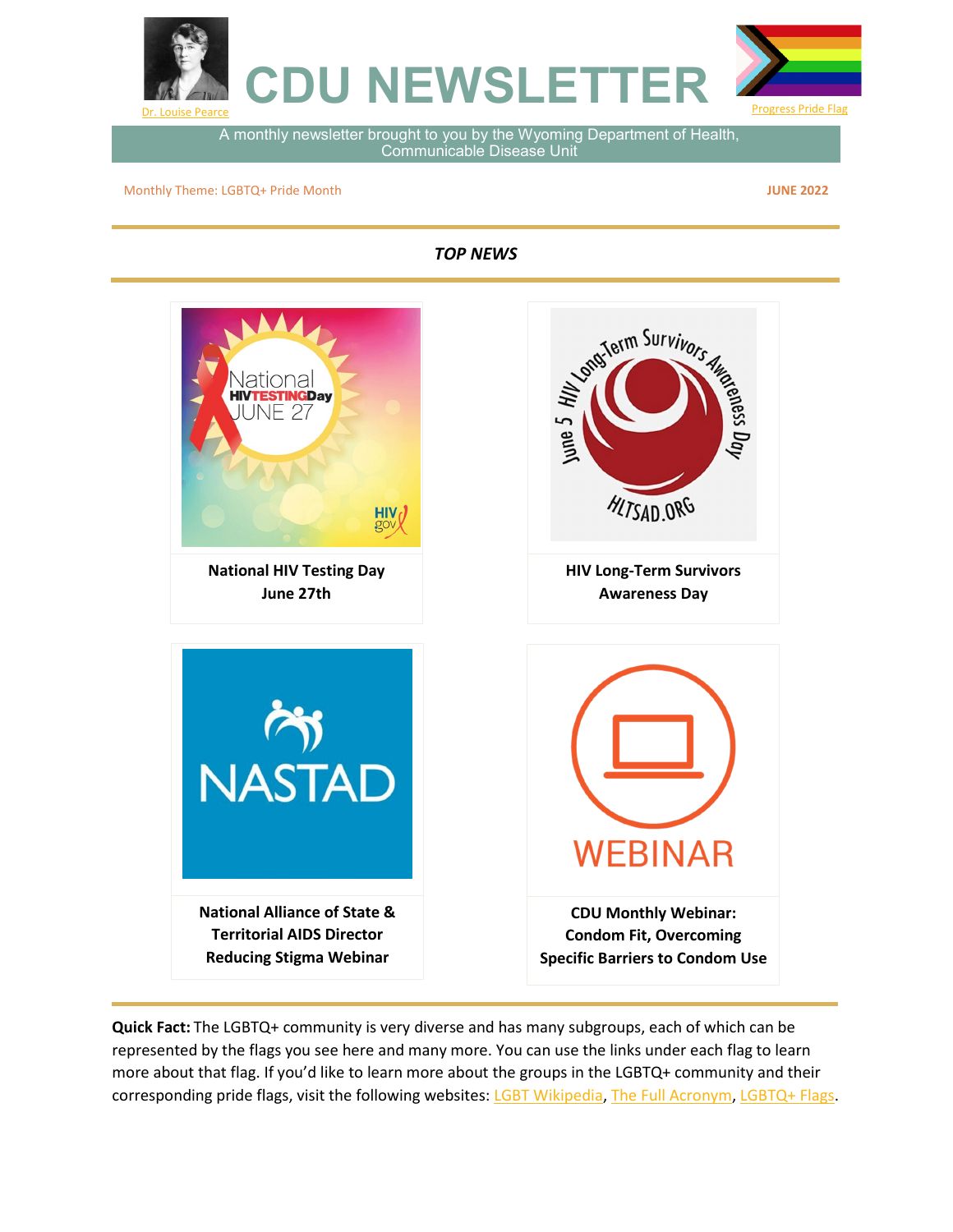



#### **JUNE 2022**

**New National Suicide Prevention Lifeline: 988** You can still use 1-800-273-8255 and many others are available [here.](https://www.apa.org/topics/crisis-hotlines)

The CDU Monthly Webinar is held every **3rd Tuesday of every month from 2-3 PM MT** via Zoom Please see the calendar at the end of this newsletter.

#### **National HIV Testing Day**



The NHTD theme for 2022 is "HIV Testing is Self-care." Self-care has been a particularly important topic during the COVID-19 pandemic as the need for individual and community actions to promote physical and mental health remain critical.

HIV testing is an act of self-care. Encouraging people to get tested and know their HIV status can help them stay healthy. Today, there are more free, easy, fast, and confidential HIV testing options available than ever before. Testing, including self-testing, is the first step to engaging in HIV prevention or treatment services. HIV testing is a critical tool to helping us end the HIV epidemic in the United States.

#### **Prevention Supplies**



The Prevention Supply Order Form is available on the CDU Prevention webpage a[t https://health.wyo.gov/publichealth/communicable-disease](https://health.wyo.gov/publichealth/communicable-disease-unit/hiv-prevention-program/)[unit/hiv-prevention-program/.](https://health.wyo.gov/publichealth/communicable-disease-unit/hiv-prevention-program/)

For those of you who will be offering testing events or would like "I Got Myself Tested" stickers at your office, they can be ordered on the Prevention Supplies Order form along with tons of other prevention materials. There are several new posters available, as well as What Is Safer Sex and Rate Your Relationship pocket paks.



#### **340B**



Thank you to everyone who completed their 340B Recertifications by the deadline. We just have two left!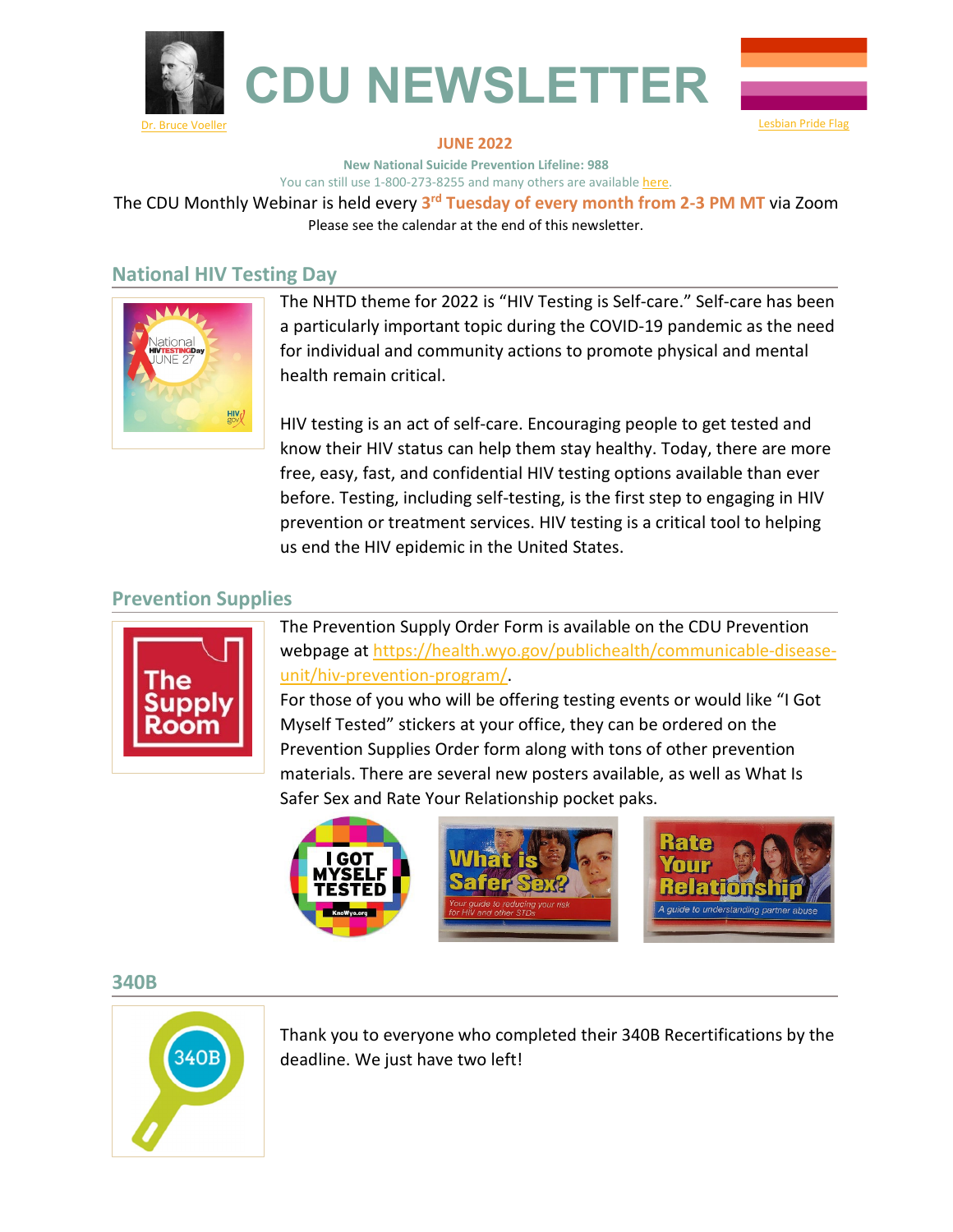





#### **JUNE 2022**

#### **Reducing Stigma and Improving Our Work with People Who Use Drugs Webinar**



NASTAD's Drug User Health Team and the National Coalition of STD Directors (NCSD): This session aims to increase participants' knowledge of stigma and cultural competency around both drug use and people who use drugs (PWUDs). Join presenters from NASTAD's Drug User Health team who will discuss how drug-related stigma impacts health and access to care and ways to dismantle stigma at the individual and organizational levels, including through the use of person-first language and applying a harm reduction lens. This webinar is for health department and community-based HIV, viral hepatitis, and STD staff who are interested in learning more about harm reduction and improving engagement with people who use drugs.

Time: Jun 7, 2022 02:00 PM ET

#### Registration link:

[https://ncsddc-org.zoom.us/webinar/register/WN\\_irL9ba-](https://ncsddc-org.zoom.us/webinar/register/WN_irL9ba-8S3mBxKs_S4l0DQ)[8S3mBxKs\\_S4l0DQ](https://ncsddc-org.zoom.us/webinar/register/WN_irL9ba-8S3mBxKs_S4l0DQ)

#### **KnoWyo**



Please check your clinic's listing on the KnoWyo webpage and submit any changes or updates at [https://forms.gle/9J7YjEGKapZRUCSx7.](https://forms.gle/9J7YjEGKapZRUCSx7)

#### **Curry International Tuberculosis Center – Training Opportunities**



June 23: Case Management for Latent TB Infection

July 21: Achieving Treatment Completion for Drug-Susceptible TB: Rarely a Straight Path

<https://www.currytbcenter.ucsf.edu/trainings>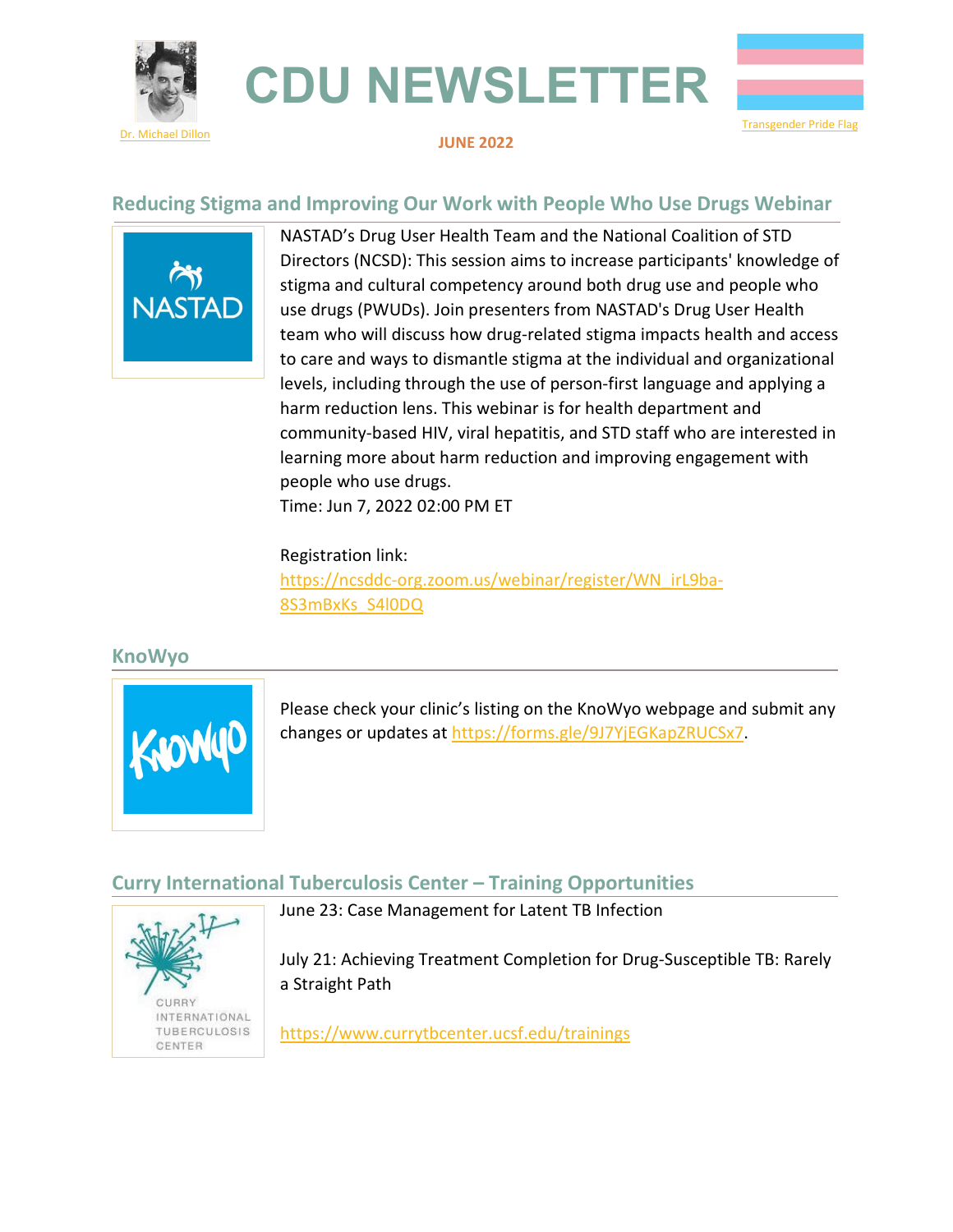

#### **JUNE 2022**

#### **CDU Monthly Webinar: Condom Fit**



This webinar will cover various condom style types and recommendations for overcoming specific barriers to condom use. The intended audience for this webinar is KnoWyo testing site staff and other STI prevention professionals.

Tuesday, June 14th, 2-4pm

Register in advance for this meeting: [https://us02web.zoom.us/meeting/register/tZAuc--sqjwjG932aLxqs\\_z-](https://us02web.zoom.us/meeting/register/tZAuc--sqjwjG932aLxqs_z-PGu7Q8YNXMVY)[PGu7Q8YNXMVY](https://us02web.zoom.us/meeting/register/tZAuc--sqjwjG932aLxqs_z-PGu7Q8YNXMVY) 

After registering, you will receive a confirmation email containing information about joining the meeting.

While we record CDU webinars, your input and interaction is highly valuable to us and we prefer to have participants join the call live whenever possible. Slides and recording of previous CDU Monthly Webinars can be found on the Google Drive.

#### **Prevention Heroes**



Brooke Eckstrom at Campbell Co PH for working hard to bring in a reluctant client in for testing.

Victoria in Albany Co PH for working with a local clinic to find the best testing situation for a patient.

Nichole in Washakie Co PH for working to provide thoughtful, patient centered testing experiences to her clients.

Emma in Casper-Natrona Co HD for always being willing to go above and beyond for her clients.

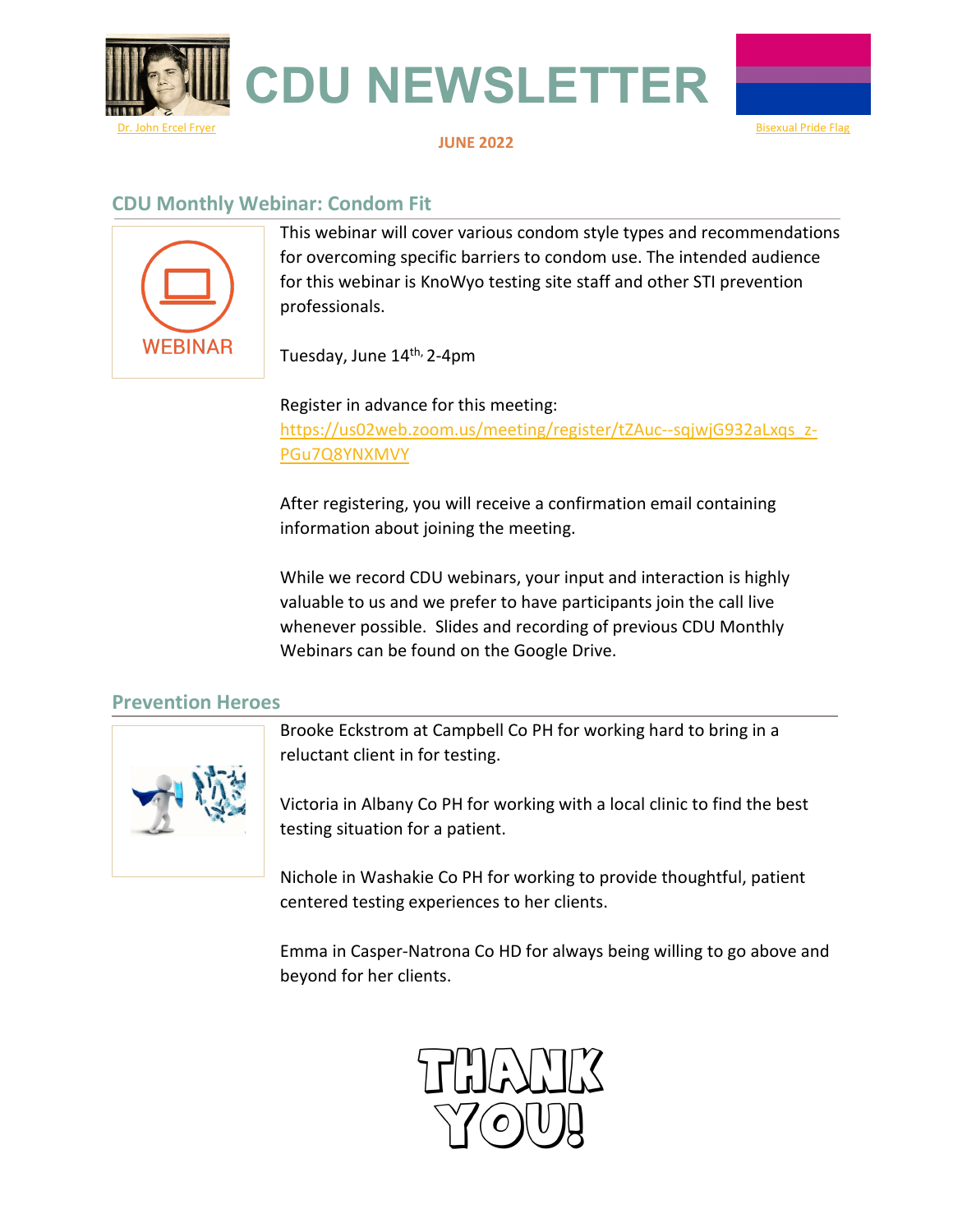

#### **HIV Long-Term Survivors Awareness Day**



This Sunday, June 5, 2022, is HIV Long-Term Survivors Awareness Day. On this day, we honor the resiliency of HIV long-term survivors, and remember those who lost their lives to HIV. We appreciate the continued commitment of our Ryan White HIV/AIDS Program (RWHAP) recipients, stakeholders, and partners who help people with HIV receive care, treatment, and support services so they can live long, healthy lives.

In recognition of HIV Long-Term Survivors Awareness Day, HRSA's HIV/AIDS Bureau (HAB) is hosting a Twitter thread on June 6-9, 2022 via @HRSAgov. We invite our RWHAP recipients, stakeholder organizations, and federal partners to participate in this Twitter thread using the hashtag #HRSAHonorsHIVSurvivors. We encourage you to share your organization's accomplishments, goals, and resources to support people with HIV.

We also recognize many members of the RWHAP are part of the growing community of HIV long-term survivors. In 2020, nearly 48 percent of RWHAP clients were aged 50 and older. Additionally, approximately 93 percent of clients aged 50 and older receiving RWHAP HIV medical care in 2020 were virally suppressed, which is higher than the national RWHAP average (89.4%). To highlight the stories of people in our RWHAP community, we will launch our new Life Beyond HIV video series this month. We encourage you to visit our website throughout June to view these videos, and hear the inspiring personal accounts of people who are living their life beyond HIV and helping others in their communities.

Additionally, please check out the HIV.gov blog post, I Am a Long-Term Survivor of HIV, authored by Antigone Dempsey, HAB's Director of Policy and Data. Antigone shared what it means to be a long-term HIV survivor; the role of people with HIV in planning, developing, and providing HIV services; and her thoughts on the next phase of ending the HIV epidemic.

Thank you for your ongoing work to support people with HIV across the country. We look forward to hearing from you "virtually" through the Twitter thread next week.